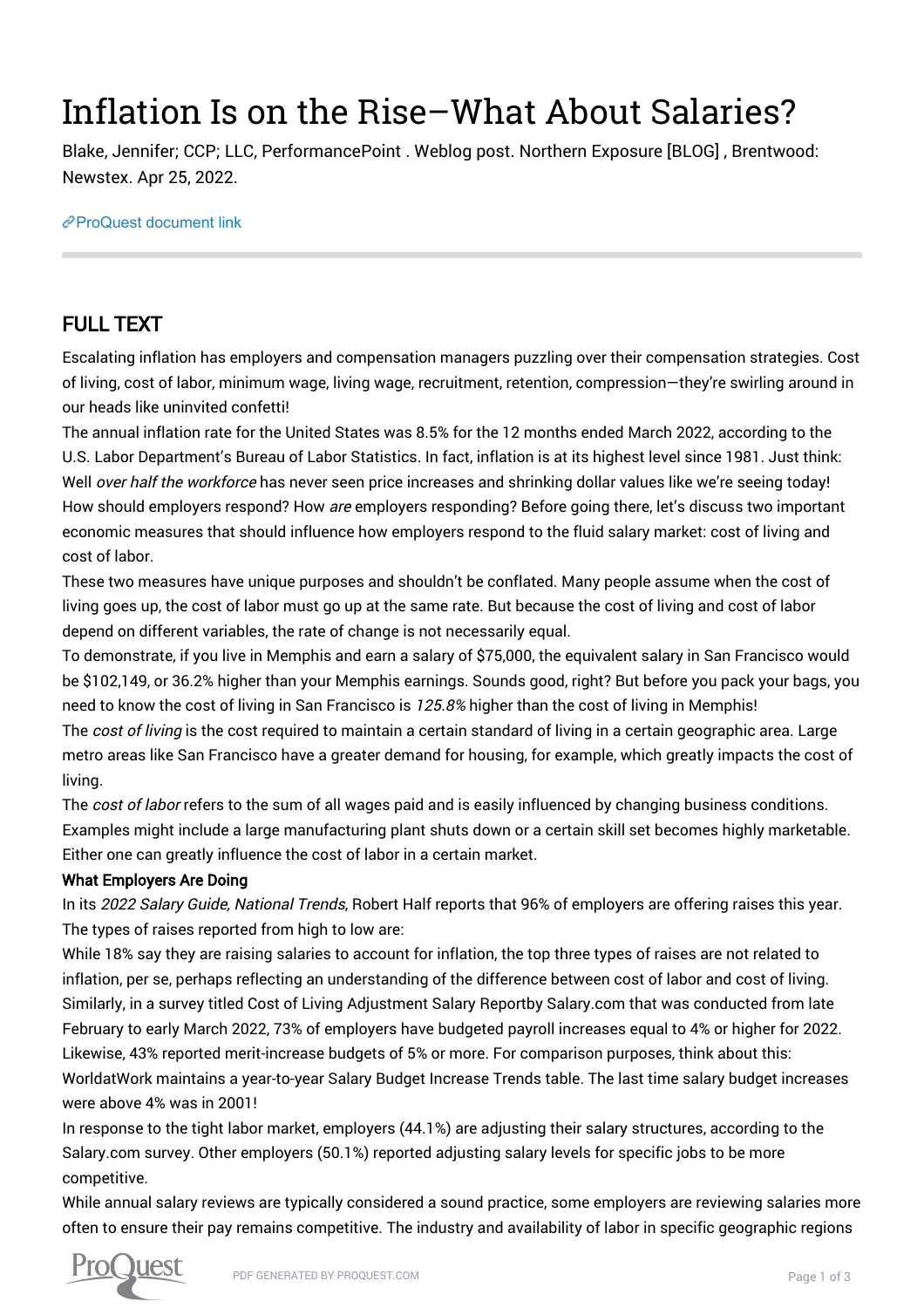are factors that influence the frequency with which the market should be assessed.

Employers are becoming more creative with variable pay and employee benefits. Providing onetime bonuses puts money in employees' pockets but doesn't add a recurring cost increase to the company's salary budget. As an alternative to increasing base pay, some employers are looking to enrich their 401(k) plans, according to a report titled "Inflation Continues to Surge, Affecting Wage and Benefits Planning" by Stephen Miller, CEBS, for the Society for Human Resource Management (SHRM). Miller reports large organizations, such as KPMG and Facebook parent Meta, are changing their 401(k) contributions to be more generous, and 16% of large and midsize companies plan to increase their 401(k) contributions or reinstate a contribution match this year.

#### What Not to Do

Amid the turmoil of unprecedented workplace disruption and economic uncertainty, it's easy to forget your core compensation principles and strategy. Remember the difference between cost of living versus cost of labor. Don't automatically throw money at your workforce because the consumer price index (CPI) goes up. Do some homework to figure out what is happening in your labor market, and respond accordingly.

Hopefully, you have a well-designed compensation philosophy in place. If you don't have one, write one. Your company's philosophy about pay should be a compass that guides pay decision-making, helping you respond appropriately to changing market conditions.

#### What You Can Do

Times of crisis call for decisive and often atypical responses, not frenetic reactions. How your organization responds to the current job and salary market is unique. As an HR professional, you may exert some influence by educating the room about cost of living versus cost of labor, reminding leadership of your company's compensation principles and philosophy and doing your due diligence to develop recommended solutions to meet your company's distinctive needs.

Jennifer Blake is the Sr HR Consultant at PerformancePoint LLC.

The post Inflation Is on the Rise–What About Salaries? appeared first on HR Daily Advisor.

| Subject:                       | Compensation; Raises; Cost of living; Employers; Trends; Philosophy; Labor market;<br><b>Wages &amp;salaries</b> |
|--------------------------------|------------------------------------------------------------------------------------------------------------------|
| <b>Business indexing term:</b> | Subject: Compensation Raises Cost of living Employers Labor market Wages<br>&salaries                            |
| Location:                      | United States-US; San Francisco California                                                                       |
| Company / organization:        | Name: Salary.com Inc; NAICS: 519190                                                                              |
| <b>Publication title:</b>      | Northern Exposure [BLOG]; Brentwood                                                                              |
| <b>Publication year:</b>       | 2022                                                                                                             |
| <b>Publication date:</b>       | Apr 25, 2022                                                                                                     |
| <b>Publisher:</b>              | <b>Newstex</b>                                                                                                   |
| Place of publication:          | <b>Brentwood</b>                                                                                                 |
| <b>Country of publication:</b> | United States, Brentwood                                                                                         |

## DETAILS